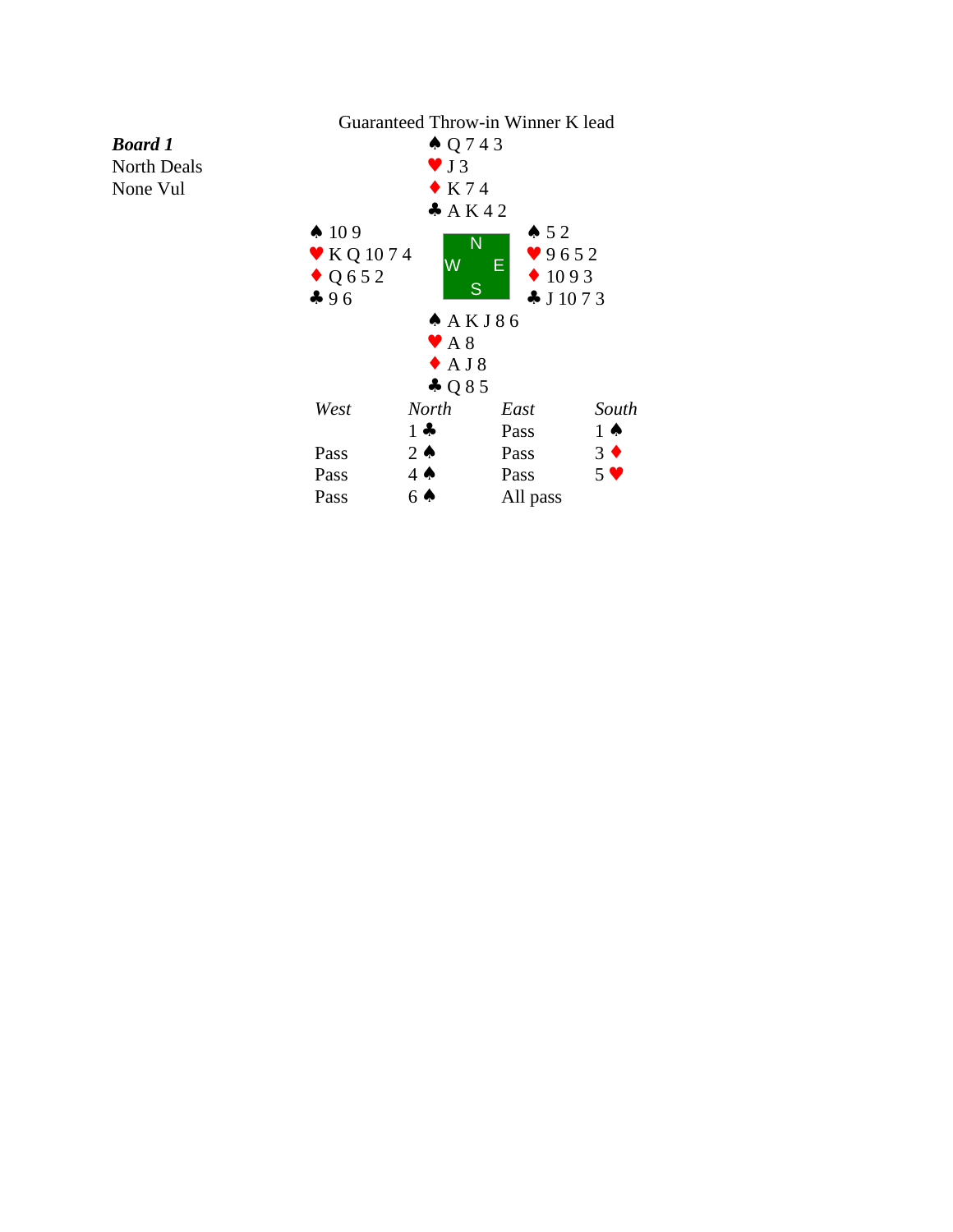

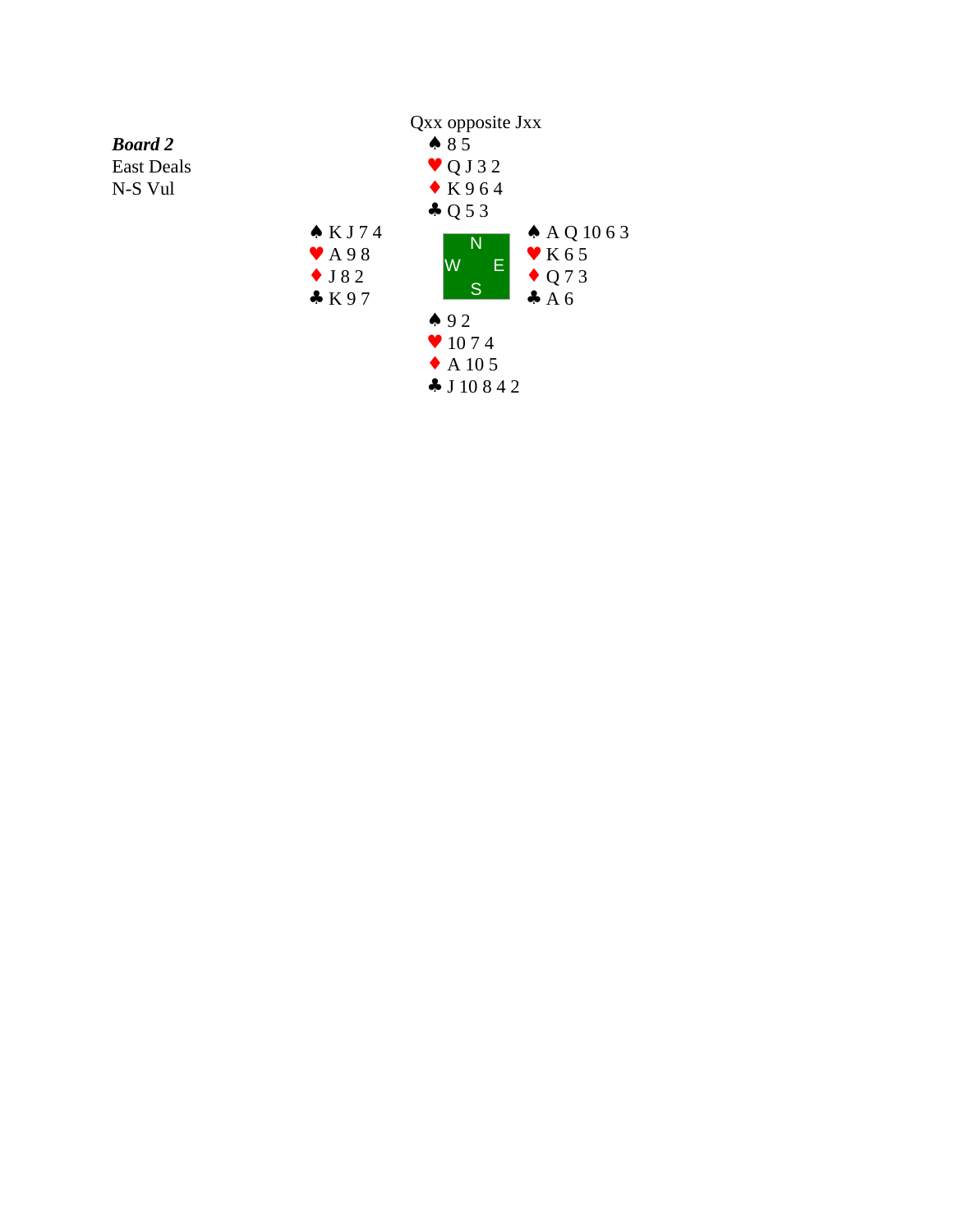North Deals None Vul

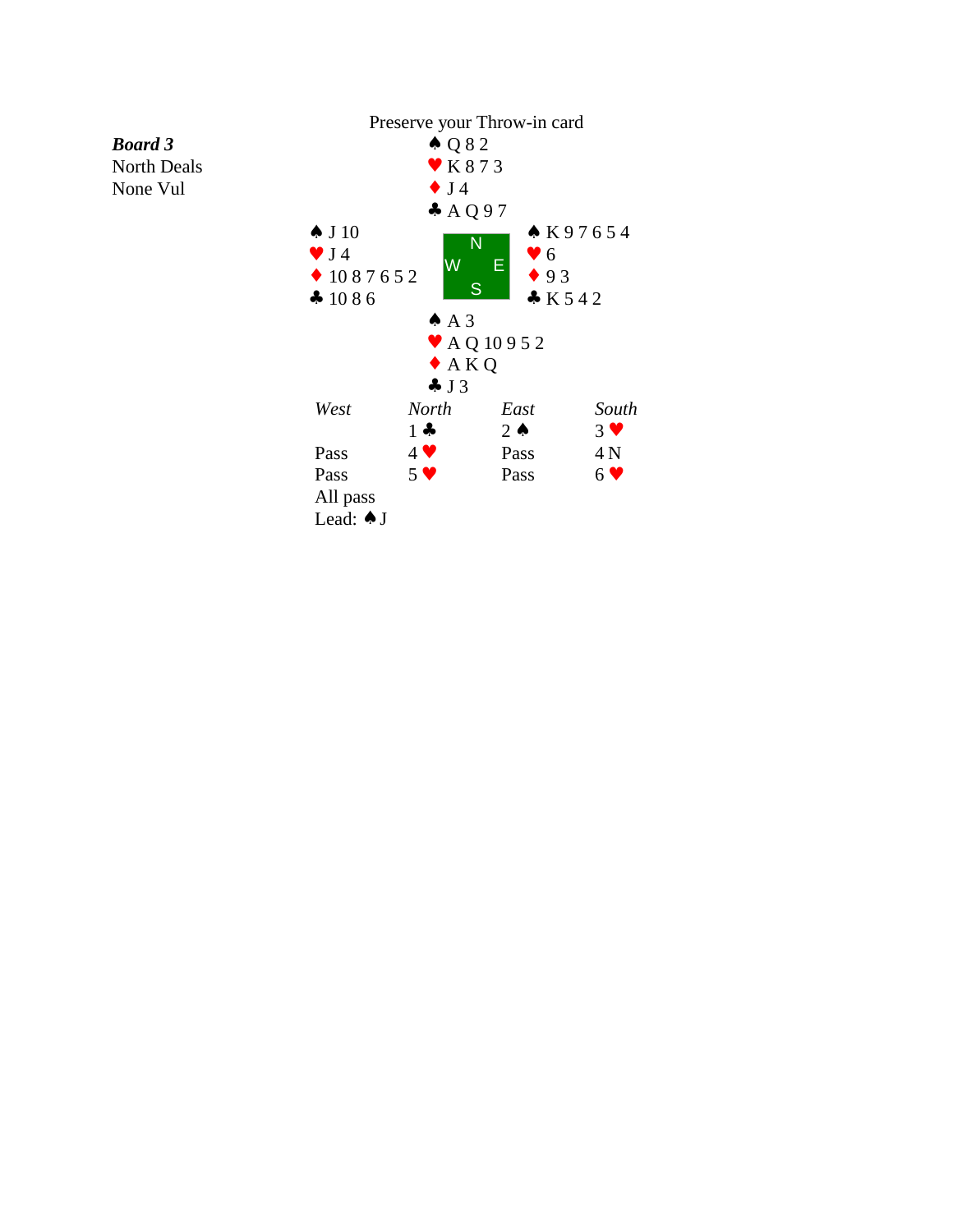

Throw-in to Hand with KQ Op Lead - Practice Hand

## *Board 4*

North Deals None Vul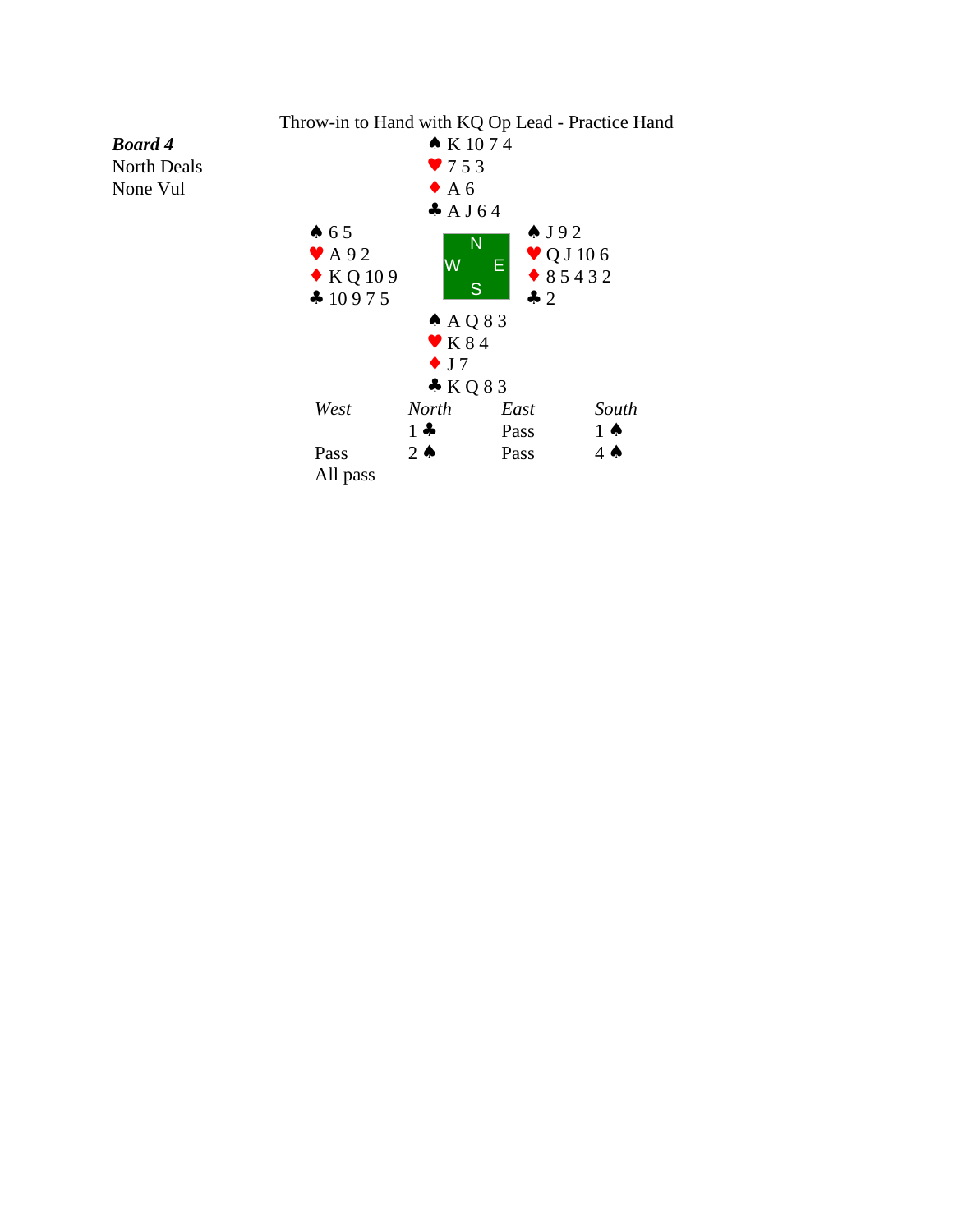

### *Board 5* North Deals

None Vul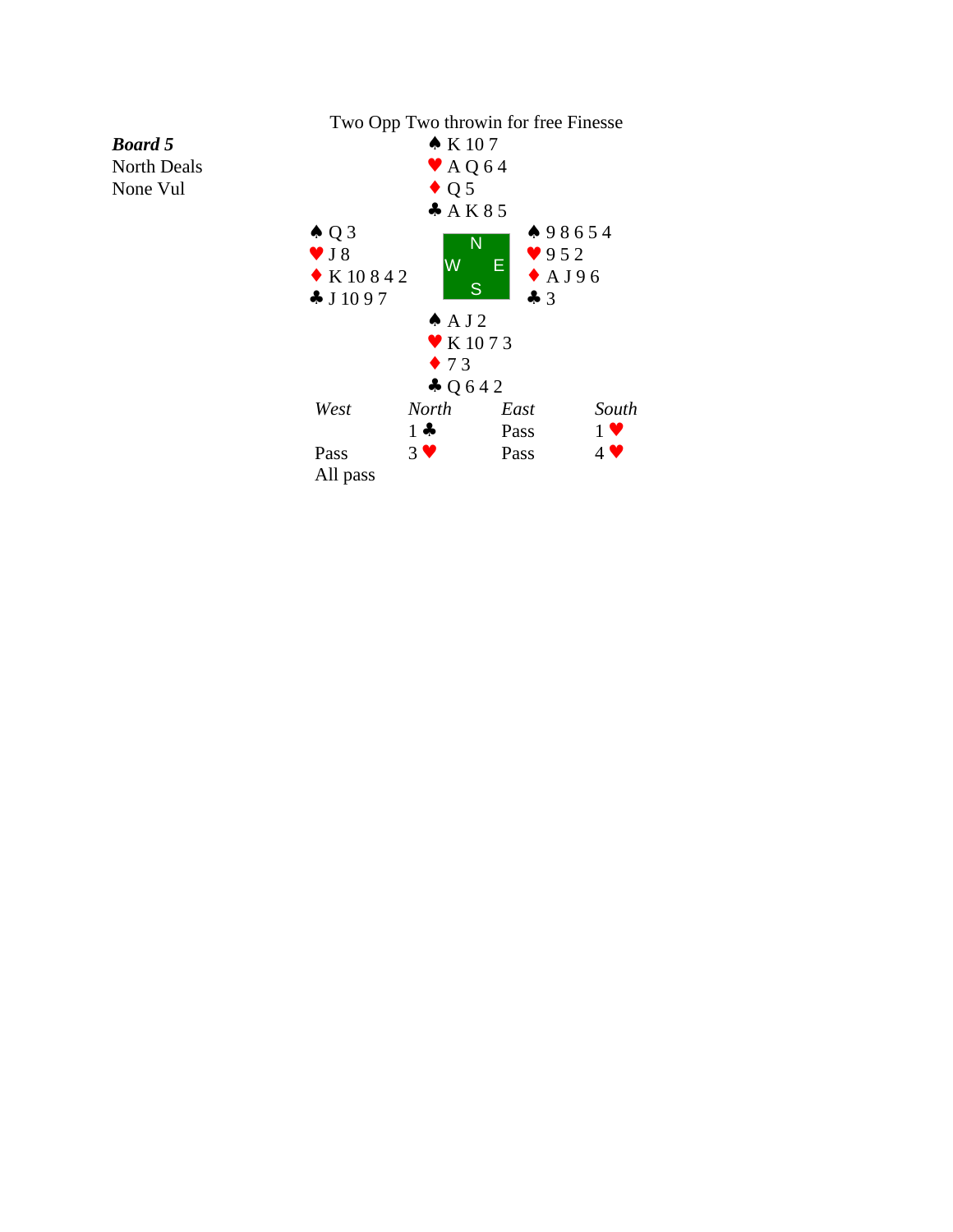North Deals None Vul

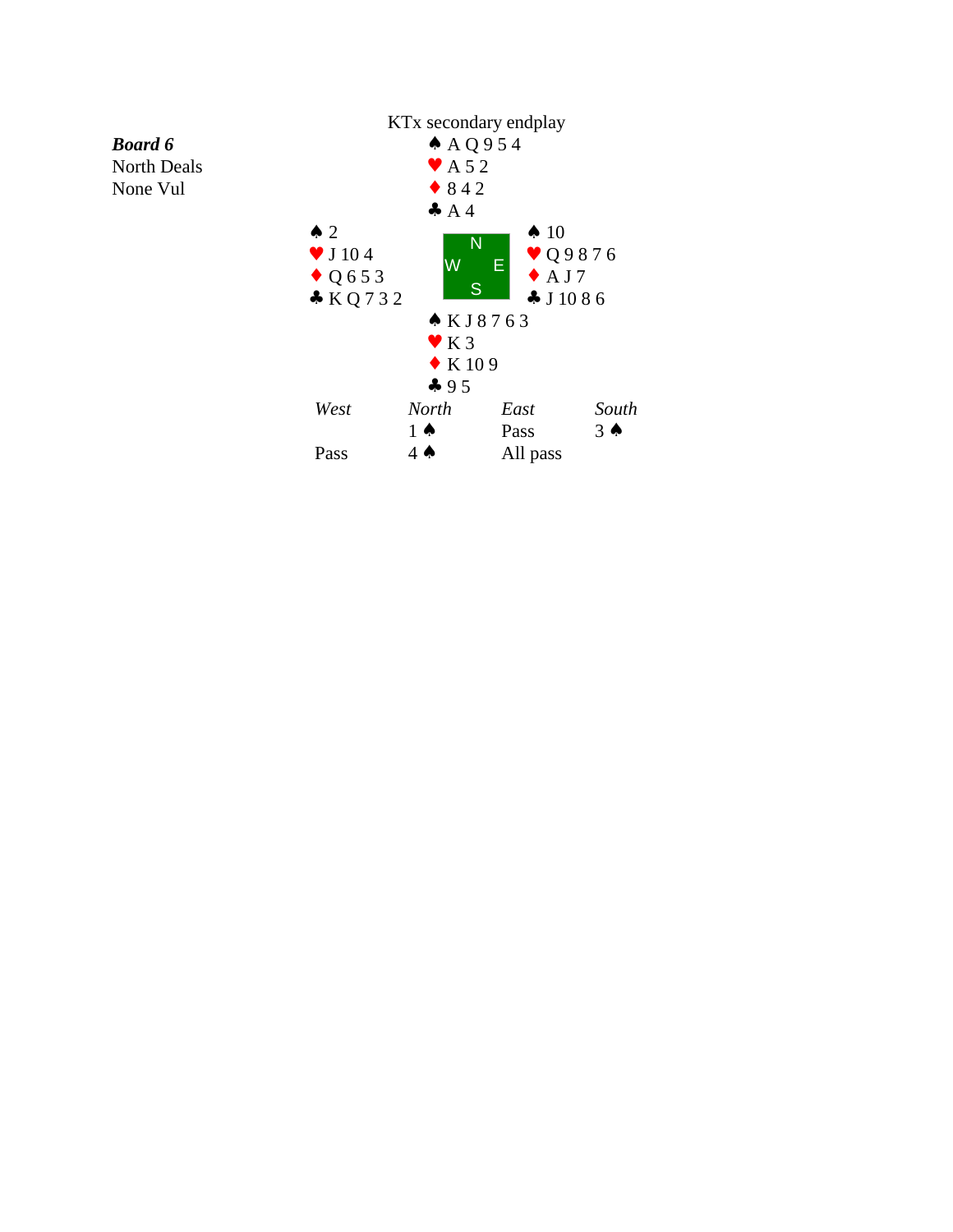# Eliminate and Diamond to the AQ9

*Board 7* North Deals None Vul

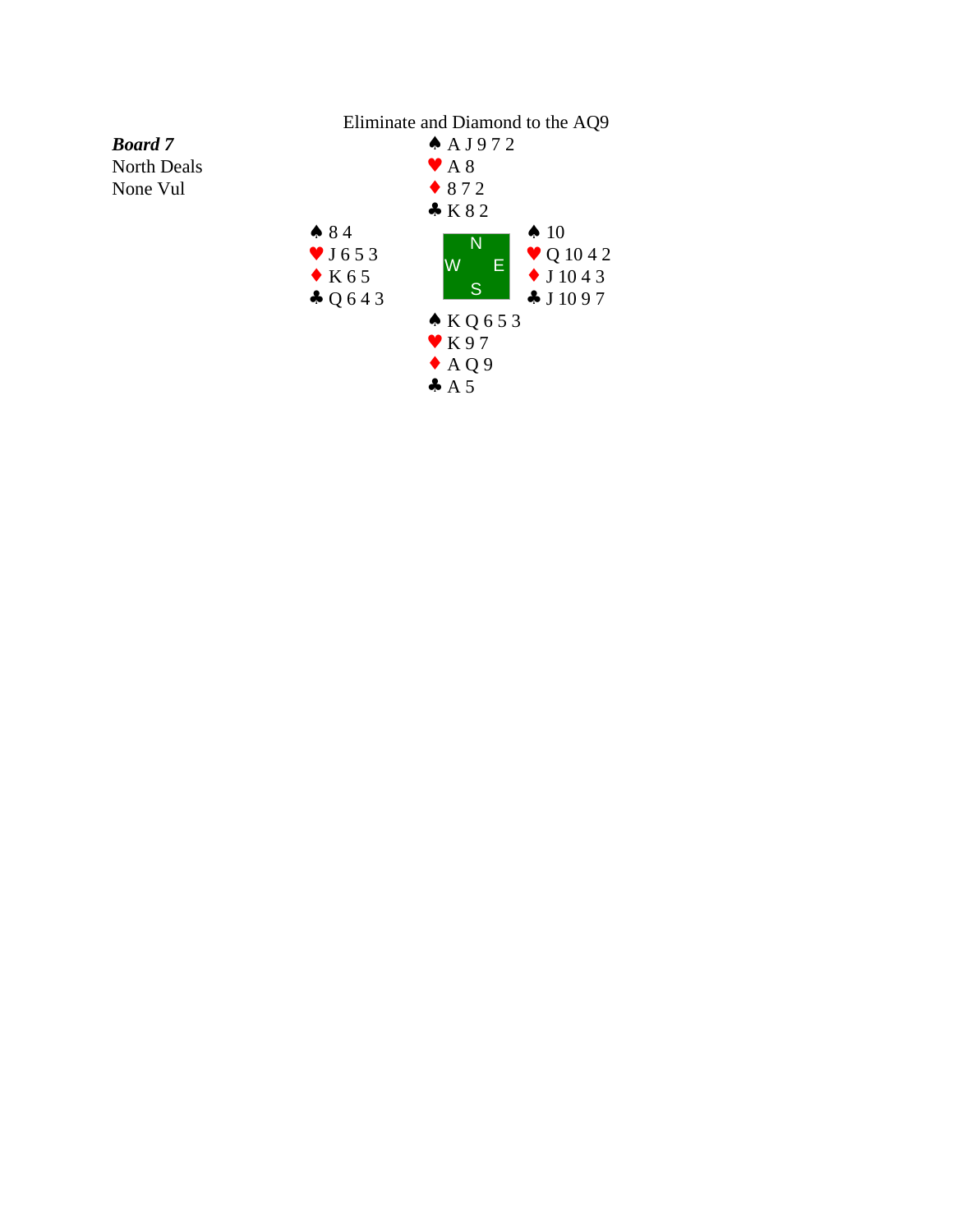South Deals None Vul

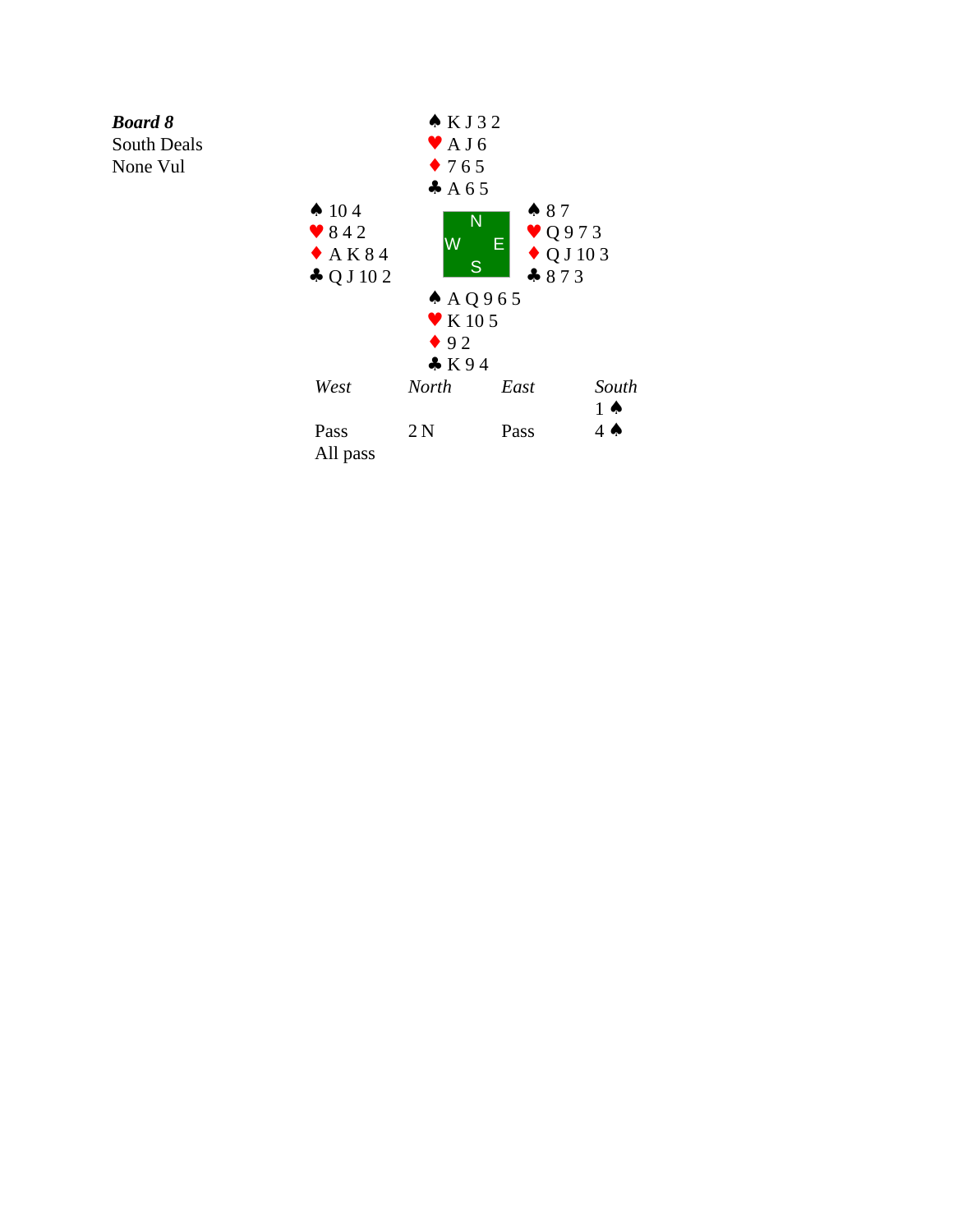North Deals

None Vul